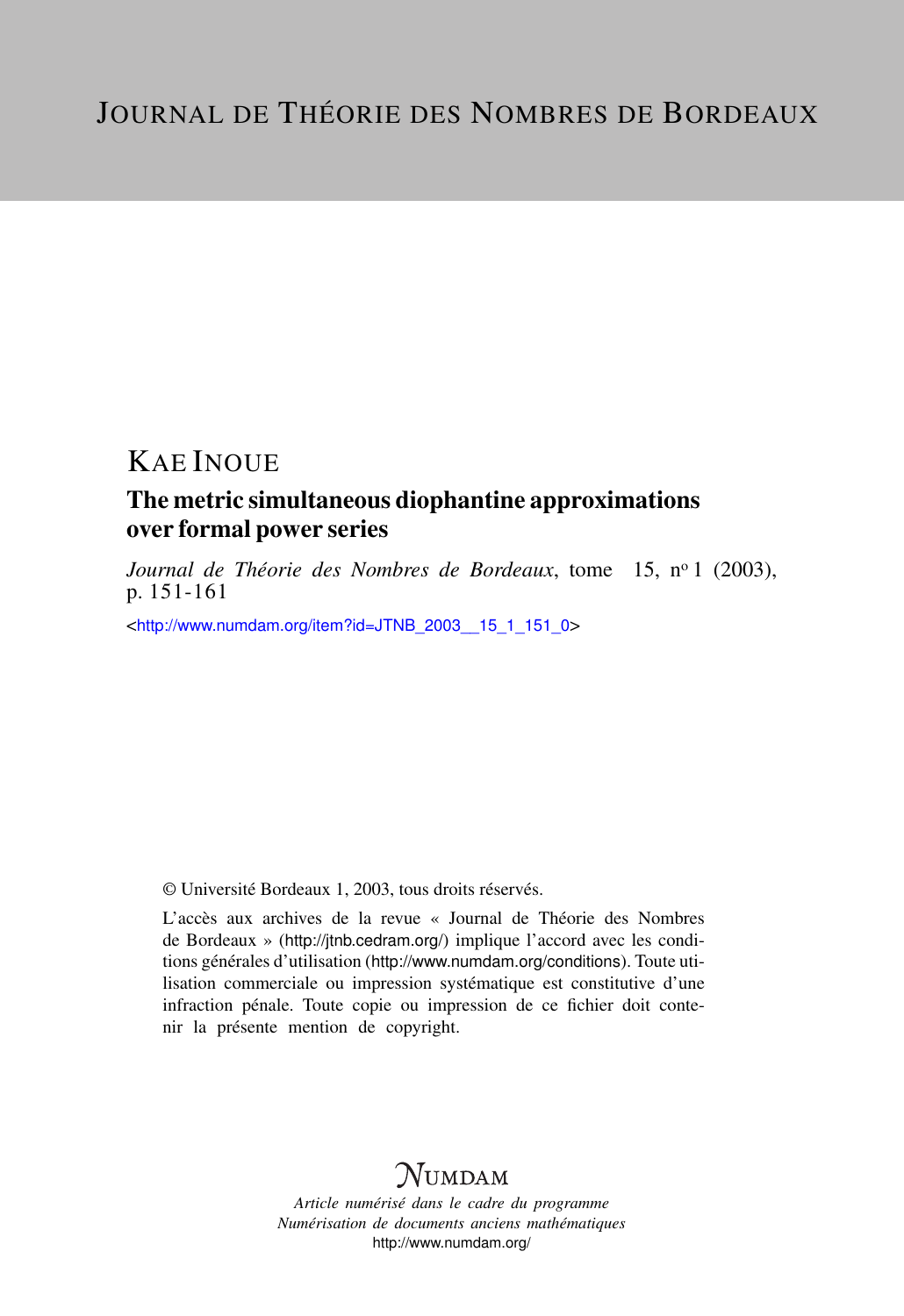Journal de Théorie des Nombres de Bordeaux  $15(2003)$ , 151-161

### The metric simultaneous Diophantine approximations over formal power series

par KAE INOUE

RÉSUMÉ. Nous étudions les propriétés métriques de l'approximation diophantienne simultanée dans le cas non archimédien. Nous prouvons d'abord une loi du  $0 - 1$  de type Gallagher, que nous utilisons ensuite pour obtenir un résultat de type Duffin- Schaeffer.

ABSTRACT. We discuss the metric theory of simultaneous Diophantine approximations in the non-archimedean case. First, we show a Gallagher type 0-1 law. Then by using this theorem, we prove a Duffin-Schaeffer type theorem.

### Introduction

In the study of metric Diophantine approximations, one of the questions asks for conditions on a non-negative function  $\psi$  which guarantee that the  $\text{inequality}$   $\downarrow$   $\uparrow$   $\downarrow$   $\downarrow$   $\downarrow$   $\downarrow$   $\downarrow$   $\downarrow$   $\downarrow$   $\downarrow$   $\downarrow$   $\downarrow$   $\downarrow$   $\downarrow$   $\downarrow$   $\downarrow$   $\downarrow$   $\downarrow$   $\downarrow$   $\downarrow$   $\downarrow$   $\downarrow$   $\downarrow$   $\downarrow$   $\downarrow$   $\downarrow$   $\downarrow$   $\downarrow$   $\downarrow$   $\downarrow$   $\downarrow$   $\downarrow$   $\downarrow$   $\downarrow$   $\downarrow$   $\$ 

(1) 
$$
\left|x-\frac{p}{q}\right|<\frac{\psi(q)}{q}, \qquad (p,q)=1
$$

has infinitely many solutions  $\frac{p}{q}$  for almost every x. In the one-dimensional case it is known that if the following two conditions hold then (1) has infinitely many solutions for almost every  $x$ , Duffin-Schaeffer [1]:

(i) 
$$
\sum \psi(q) = \infty
$$
  
\n(ii)  $\sum_{q \le Q} \psi(q) < c \sum_{q \le Q} \psi(q) \frac{\phi(q)}{q}$ ,

where c is a positive constant and  $\phi$  is the Euler function.

A similar result holds for s-dimensional Diophantine approximations.

In the previous paper [4], we discussed an analogue of Duffin-Schaeffer theorem for formal Laurent power series (one-dimensional case). As its continuation we consider the same question for higher dimensional case in this paper. To state our results we start with some fundamental definitions and notations.

Manuscrit regu le 23 novembre 2001.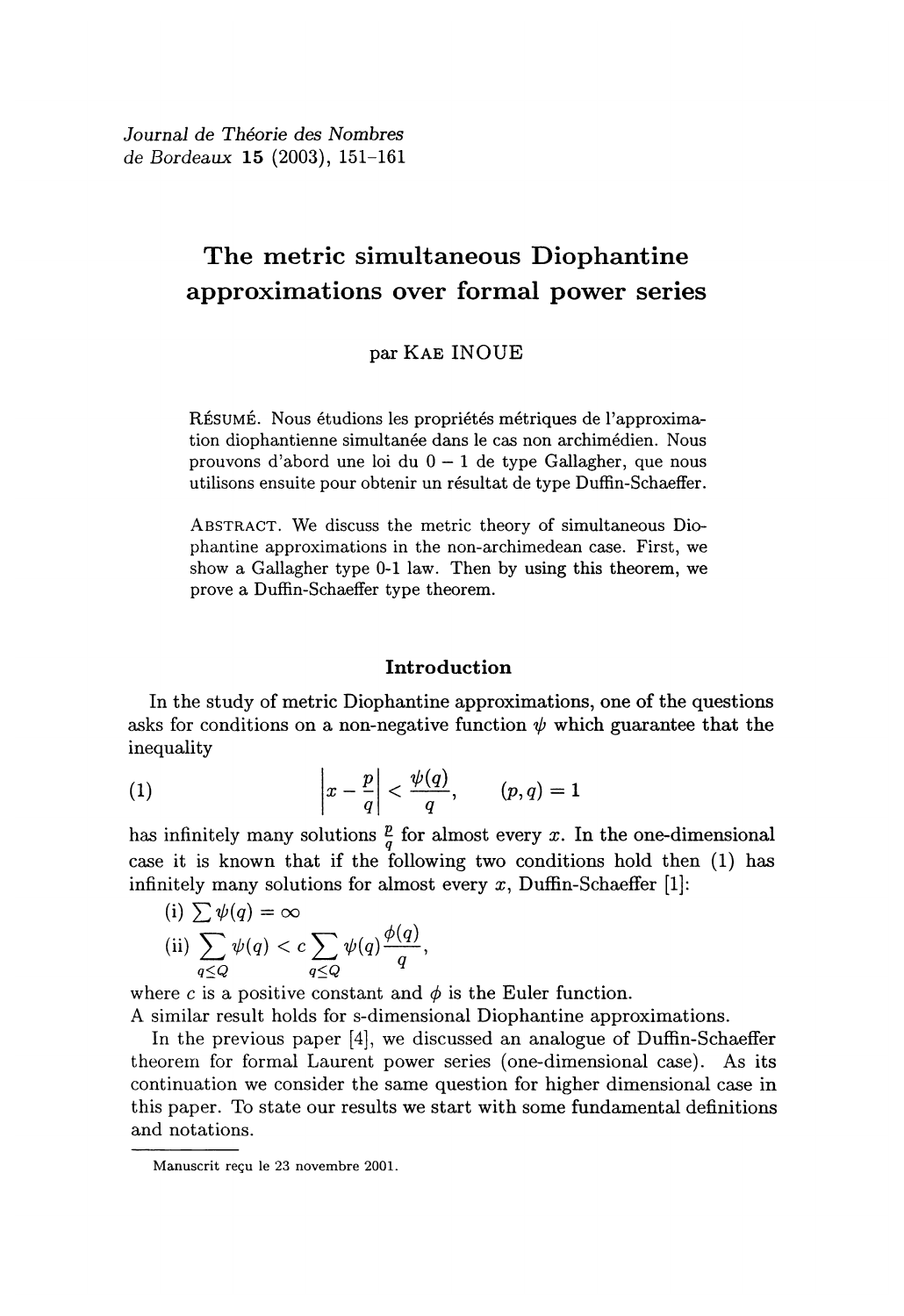Kae INOUE

We use the following notations:

 $\mathbb{F}$ : a finite field with q elements,  $F[X]$ : the set of polynomials with F-coefficients,  $F(X)$ : the fraction field of  $F[X]$ ,  $\mathbb{F}((X^{-1}))$  : the set of formal Laurent power series.

We define the absolute value of  $f \in \mathbb{F}((X^{-1}))$  by  $|f| = q^{\deg f}$  and put

$$
\mathbb{L} = \{ f = a_{-1}X^{-1} + \dots + a_{-i}X^{-i} + \dots \mid a_i \in \mathbb{F} \text{ for } i \leq -1 \}
$$

which is a compact abelian group with the metric  $d(f,g) = |f - g|$ . We denote by  $m$  the normalized Haar measure on  $\mathbb{L}$ . This implies that for any  $b_i \in \mathbb{F}$   $(1 \leq i \leq l),$ 

(2) 
$$
m\{f = a_{-1}X^{-1} + a_{-2}X^{-2} + \cdots \mid a_{-i} = b_i \text{ for } 1 \leq i \leq l\} = \frac{1}{q^l}.
$$

In [4], we showed that

$$
\left|f - \frac{P}{Q}\right| < \frac{\psi(Q)}{|Q|} \qquad P, Q \in \mathbb{F}[X]
$$

has either infinitely many solutions for m-a.e.  $f \in \mathbb{L}$  or only finitely many solutions for *m*-a.e.  $f \in \mathbb{L}$ . Here,  $\psi$  is a  $\{q^{-n} | n \geq 0\} \cup \{0\}$ - valued function and P and Q have no non-trivial common factor. We call this "Gallagher type theorem" since this property was proved by Gallagher in the classical case. Then, we showed "Duffin-Schaeffer type theorem" :

Let  $\psi$  be a  $\{q^{-n} | n \geq 0\} \cup \{0\}$ -valued function, which satisfies

$$
\sum_{\substack{\deg Q=1\\Q:\text{monic}}}^{\infty}\psi(Q)=\infty.
$$

Suppose for a positive constant  $C$ , there are infinitely many positive integers  $n$  such that

$$
\sum_{\substack{\deg{Q} \leq n \\ Q \colon \text{monic}}} \psi(Q) < C \sum_{\substack{\deg{Q} \leq n \\ Q \colon \text{monic}}} \psi(Q) \frac{\Phi(Q)}{|Q|}
$$

holds, then

$$
\left|f - \frac{P}{Q}\right| < \frac{\psi(Q)}{|Q|}, \qquad (P, Q) = 1
$$

has infinitely many solutions  $\frac{P}{Q}$  for *m*-a.e.  $f \in \mathbb{L}$ . Here,

$$
\Phi(Q) = \# \left\{ Q' \middle| \begin{array}{l} \deg Q' < \deg Q, Q', Q : \text{monic polynomials} \\ Q' \text{ and } Q \text{ have no non-trivial common factor} \end{array} \right\}.
$$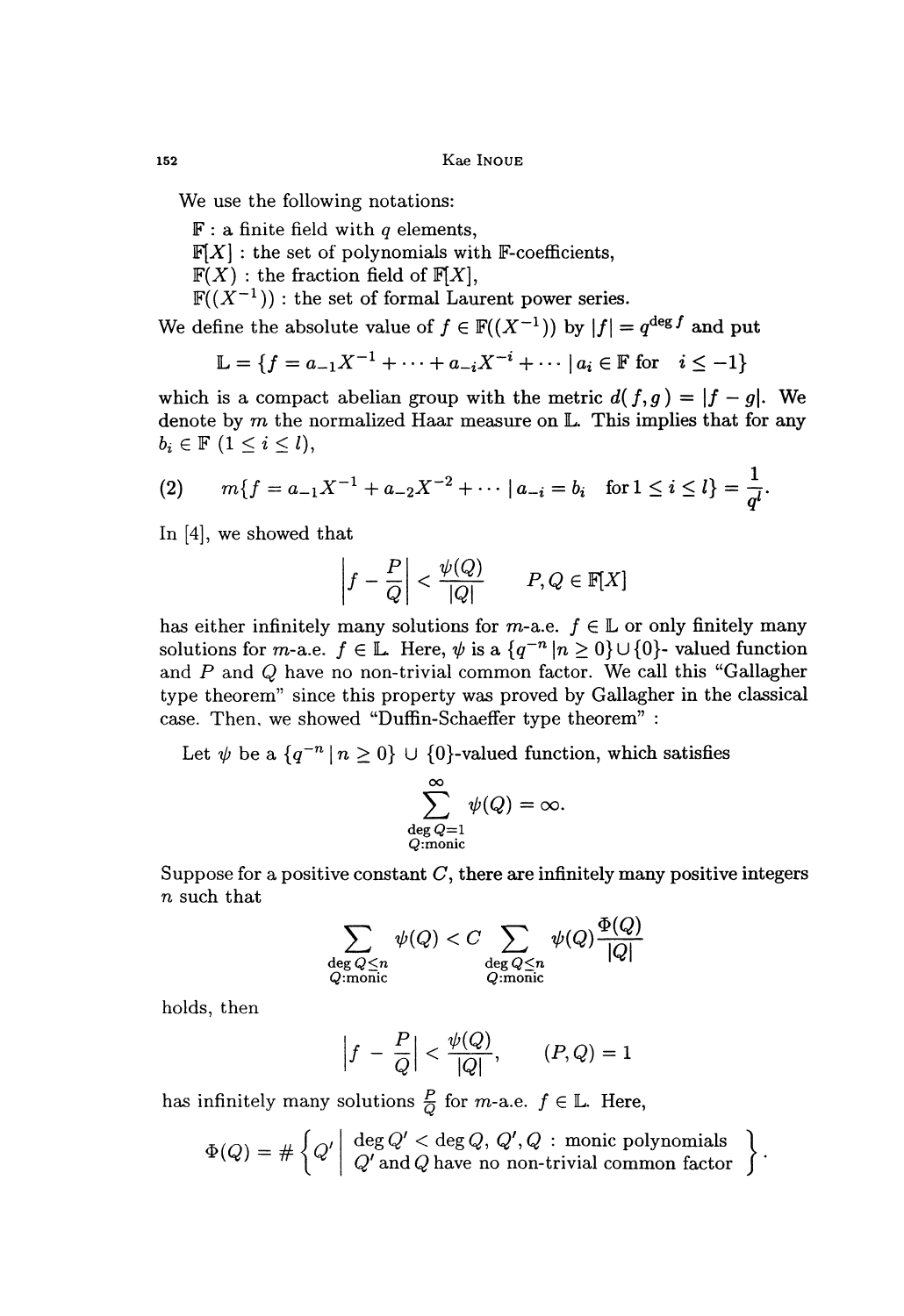The purpose of this paper is to show the s-dimensional version of these theorems for formal Laurent power series ( $s \geq 2$ ). For a given  $\psi$  as above, we consider the following inequalities:

(3)  

$$
\left|f_1 - \frac{P_1}{Q}\right| < \frac{\psi(Q)}{|Q|}, \dots, \left|f_s - \frac{P_s}{Q}\right| < \frac{\psi(Q)}{|Q|}
$$

$$
(P_1, Q) = (P_2, Q) = \dots = (P_s, Q) = 1.
$$

We shall give a sufficient condition on  $\psi$  so that (3) has infinitely many solutions  $(\frac{P_1}{Q}, \ldots, \frac{P_s}{Q})$  for almost every  $(f_1, \ldots, f_s) \in \mathbb{L}^s$  with respect to  $m<sup>s</sup>$ , which is the s-fold product of m. For this purpose, let

$$
E_Q = \left\{ (f_1, \ldots, f_s) \in \mathbb{L}^s \middle| \left| \frac{|f_i - \frac{P_i}{Q}|}{\deg P_i} < \frac{\psi(Q)}{|Q|}, \text{ for some } P_i \text{ s.t. } \deg P_i < \deg Q, (P_i, Q) = 1, 1 \leq i \leq s \right| \right\}
$$

for a monic polynomial Q and

$$
E = \bigcap_{n=1}^{\infty} \bigcup_{\deg Q \geq n} E_Q,
$$

we first prove the following theorem in §1.

**Theorem 1.** For any  $\psi$ , either  $m^s(E) = 0$  or 1 holds, equivalently, (3) has infinitely many solutions of  $(Q, P_1, \ldots, P_s)$  for  $m^s$ -a.e.  $(f_1, \ldots, f_s) \in \mathbb{L}^s$  or has only finitely many solutions for  $m^s$ -a.e.  $(f_1,\ldots,f_s) \in \mathbb{L}^s$ .

We call this the s-dimensional version of the Gallagher type theorem. Secondly, making use of this theorem, we can show the s-dimensional version of the Duffin-Schaeffer type theorem in  $\S 2$ .

**Theorem 2.** Let  $\psi$  be a  $\{q^{-n} | n \geq 0\} \cup \{0\}$ -valued function which satisfies

$$
\sum_{\substack{\deg{Q}=1 \\ Q \textrm{:monic}}}^{\infty} \psi^s(Q) = \infty.
$$

Suppose for a positive constant  $C$ , there are infinitely many positive integers n such that

(4) 
$$
\sum_{\substack{\deg Q \le n \\ Q \text{ :monic}}} \psi^s(Q) < C \sum_{\substack{\deg Q \le n \\ Q \text{ :monic}}} \psi^s(Q) \frac{\Phi^s(Q)}{|Q|^s}
$$

holds. Then (3) has infinitely many solutions  $\left(\frac{P_1}{Q},\ldots,\frac{P_s}{Q}\right)$  for  $m^s$ -a.e.  $(f_1, \ldots, f_s) \in \mathbb{L}^s$ .

Finally, we explain a Duffin-Schaeffer type conjecture in formal Laurent power series case in §3.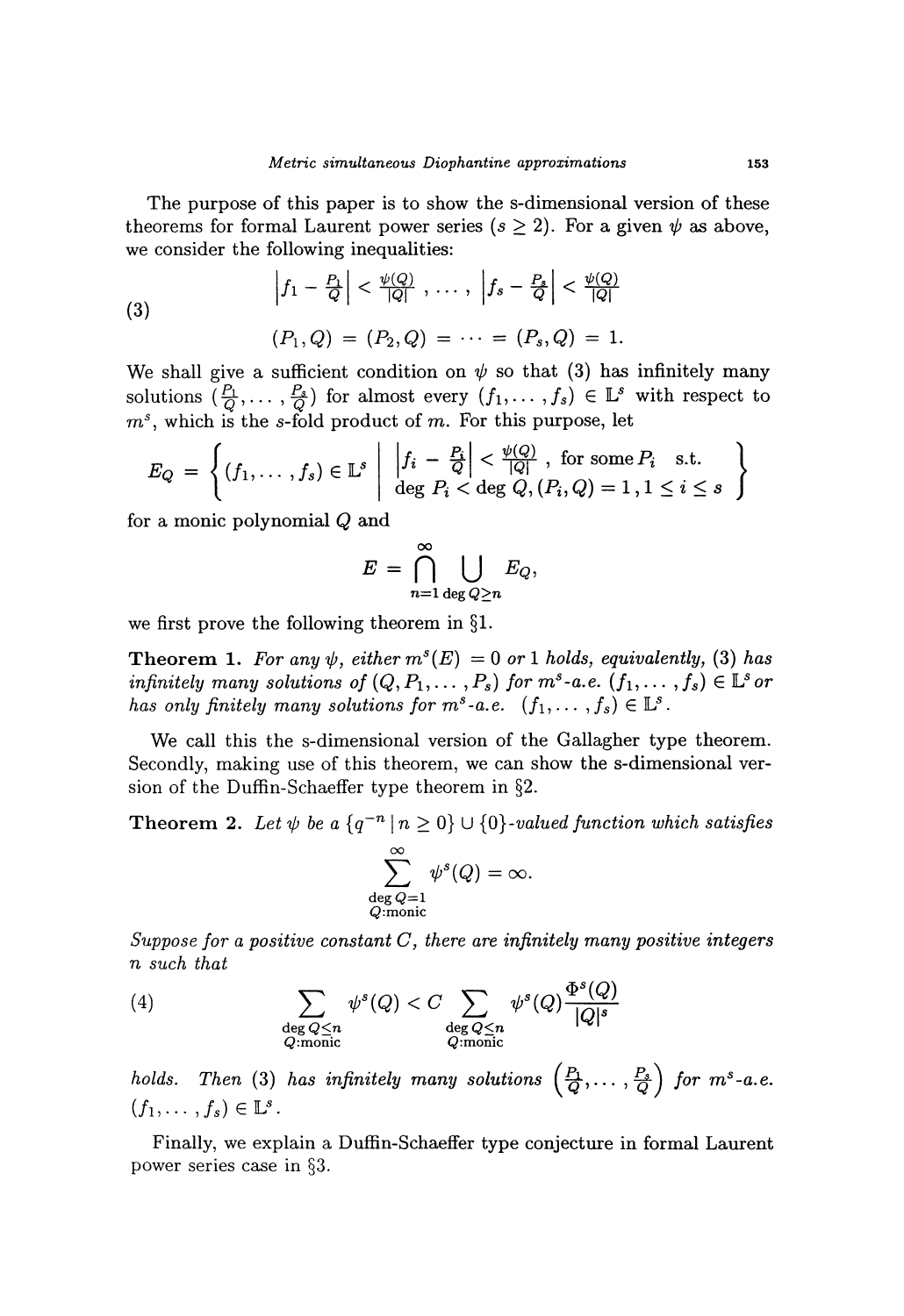Kae INOUE

#### 1. Proof of Theorem 1

In the sequel, we study the metric property of s-dimensional simultaneous approximations (3) for  $s \ge 2$ . For  $f = a_1 X^1 + \cdots + a_1 X + a_0 + a_{-1} X^{-1} + \cdots$  $\mathbb{F}((X^{-1}))$   $(a_i \neq 0)$ , we put

$$
[f] = a_l X^l + a_{l-1} X^{l-1} + \cdots + a_1 X + a_0.
$$

For given  $h_i \in \mathbb{F}[X]$  such that

$$
h_i = a_{i l_i} X^{l_i} + a_{i l_i - 1} X^{l_i - 1} + \cdots + a_{i 1} X + a_{i 0},
$$

$$
a_{ij} \in \mathbb{F}, \ 1 \leq i \leq s, \ 0 \leq j \leq l_i, \ a_{i\,l_i} \neq 0,
$$

we define the cylinder set  $\langle h_1, \ldots, h_s \rangle$  as follows:

$$
\langle h_1, \ldots, h_s \rangle := \left\{ (f_1, \ldots, f_s) \in \mathbb{L}^s \, | \, [X^{l_1+1} \cdot f_1] = h_1, \ldots, \right\}
$$

$$
[X^{l_s+1} \cdot f_s] = h_s \right\}.
$$

Then we see the following,

$$
m^s(\langle h_1,\ldots,h_s\rangle)=\frac{1}{q^{l_1+1}}\cdots\frac{1}{q^{l_s+1}}.
$$

**Lemma 1.** Let  $\{\langle h_{1k}, h_{2k}, \ldots, h_{sk} \rangle | k \geq 1\}$  be a sequence of cylinder sets defined as above with

$$
\lim_{k\to\infty}\deg h_{ik}=\infty,
$$

and  $\{E_k | k \geq 1\}$  be a sequence of measurable sets of  $\mathbb{L}^s$  for which  $E_k$  $\subset \langle h_{1k}, \ldots, h_{sk} \rangle$ . Suppose there exists  $\delta > 0$  such that  $m^{s}(E_k) \geq$  $\delta m^s(\langle h_{1k},\ldots,h_{sk}\rangle)$  for any  $k\geq 1$ . Then

$$
m^s\left(\bigcap_{l=1}^{\infty}\bigcup_{k=l}^{\infty}E_k\right)=m^s\left(\bigcap_{l=1}^{\infty}\bigcup_{k=l}^{\infty}\langle h_{1k},\ldots,h_{sk}\rangle\right).
$$

Proof. Let

$$
H := \bigcap_{l=1}^{\infty} \bigcup_{k=l}^{\infty} \langle h_{1k}, \ldots, h_{sk} \rangle, \quad E_l^* = \bigcup_{k=l}^{\infty} E_k, \quad H_l^* := H \setminus E_l^*.
$$

We show that  $m^s(H_l^*) = 0$  for any  $l \geq 1$ , which implies the assertion of this lemma. Suppose there exists a  $k_0 \in \mathbb{Z}_+$  such that  $m^s(H^*_k) > 0$  for  $k \geq k_0$ . There is a natural correspondence between cylinder sets defined for  $L$  as in (2) and q-adic rational intervals, and so  $(L, m)$  is isomorphic to [0, 1] with the Lebesgue measure. Similarly,  $(\mathbb{L}^s, m^s)$  is isomorphic to  $[0, 1]^s$  with the Lebesgue measure. So by using cylinder sets  $\langle h_1, \ldots, h_s \rangle \subset \mathbb{L}^s$  instead of  $I_1 \times \cdots \times I_s \subset [0,1]^s$ , we can apply Lebesgue density theorem. Then we get, since  $\{H_l^*\mid l\geq 1\}$  is an increasing sequence of sets,

(5) 
$$
\frac{m^s(H_k^*\cap \langle h_{1_k},\ldots,h_{sk}\rangle)}{m^s(\langle h_{1k},\ldots,h_{sk}\rangle)} > 1-\frac{\delta}{2}
$$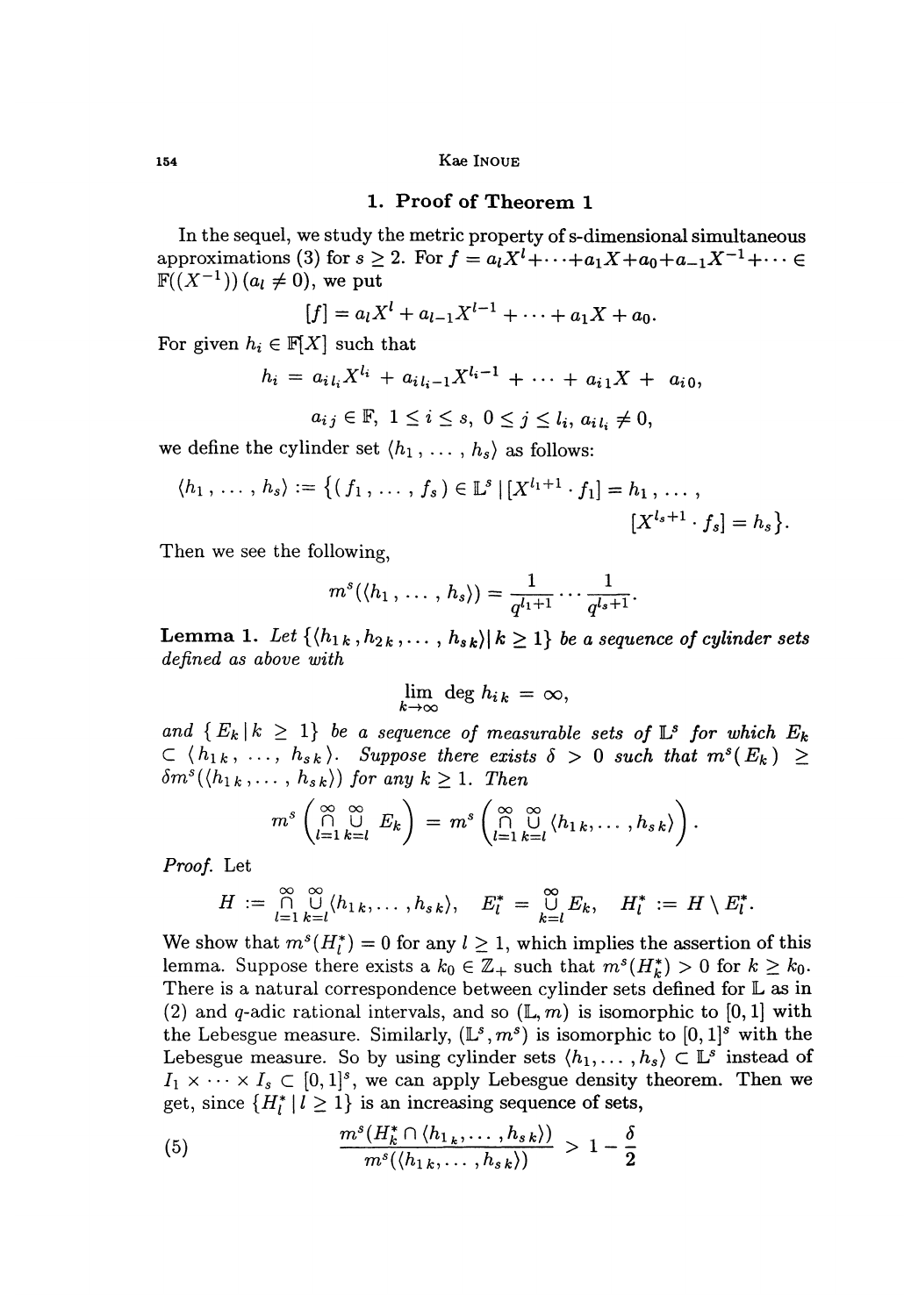for some  $k$ . On the other hand,

$$
H_k^* \cap E_k^* = \emptyset.
$$

From the assumption of this lemma,

$$
ms (\langle h_{1 k},..., h_{s k} \rangle)
$$
  
\n
$$
\geq ms(Ek) + ms(Hk* \cap \langle h_{1 k},..., h_{s k} \rangle)
$$
  
\n
$$
\geq \delta ms(\langle h_{1 k},..., h_{s k} \rangle) + ms(Hk* \cap \langle h_{1 k},..., h_{s k} \rangle).
$$

That is

$$
(1-\delta) m^s(\langle h_{1k},\ldots,h_{sk}\rangle) \geq m^s(H_k^* \cap \langle h_{1k},\ldots,h_{sk}\rangle),
$$

which contradicts  $(4)$ .

**Lemma 2.** For any polynomial  $h_i \in \mathbb{F}[X]$   $(h_i \neq 0)$  and  $g_i \in \mathbb{L}$ ,  $1 \leq i \leq s$ , the map  $T$  of  $\mathbb{L}^s$  onto itself defined by

$$
T(f_1,\ldots,f_s) = (h_1f_1+g_1-[h_1f_1+g_1],\ldots,h_sf_s+g_s-[h_sf_s+g_s])
$$

for  $(f_1, \ldots, f_s) \in \mathbb{L}^s$  is ergodic.

Proof. It is easy to see that each map

$$
T_i(f_i) = h_i f_i + g_i - [h_i f_i + g_i], \qquad 1 \leq i \leq s
$$

is a Bernoulli transformation of L. In other words, if we put

$$
W_k(f_i) = [h_i \cdot T_i^{k-1} f_i + g_i], \quad \text{for } f_i \in \mathbb{L},
$$

then  $\{W_k | k \geq 1\}$  gives a sequence of independent and identically distributed random variables. In particular,  $T_i$  is weak mixing. Since the s-fold product of weak mixing transformations is ergodic (see [5] Prop. 4.2.), this yields the assertion of the lemma.  $\Box$ 

Proof of Theorem 1. In the case of formal power series, we mean by  $(P_i, Q) = 1$  that  $P_i$  and  $Q$  have no non-trivial common factor. If

$$
\lim_{\deg Q \to \infty} \frac{\psi(Q)}{q^{\deg Q}} \, > \, 0,
$$

then we can find a sequence of polynomials  $Q_1, Q_2, Q_3, \ldots$  and a positive integer l such that  $\frac{\psi(Q_k)}{q^{\deg Q_k}} > q^{-l}$  for any  $k \geq 1$ . In this case, for any  $f_i \in \mathbb{L}$ and a sufficiently large k, we can find  $P_i$  (deg  $P_i <$  deg  $Q_k$ ), such that

$$
\left|f_i - \frac{P_i}{Q_k}\right| < \frac{1}{q^l} \left( < \frac{\psi(Q_k)}{q^{\deg Q_k}}\right), \quad (1 \leq i \leq s)
$$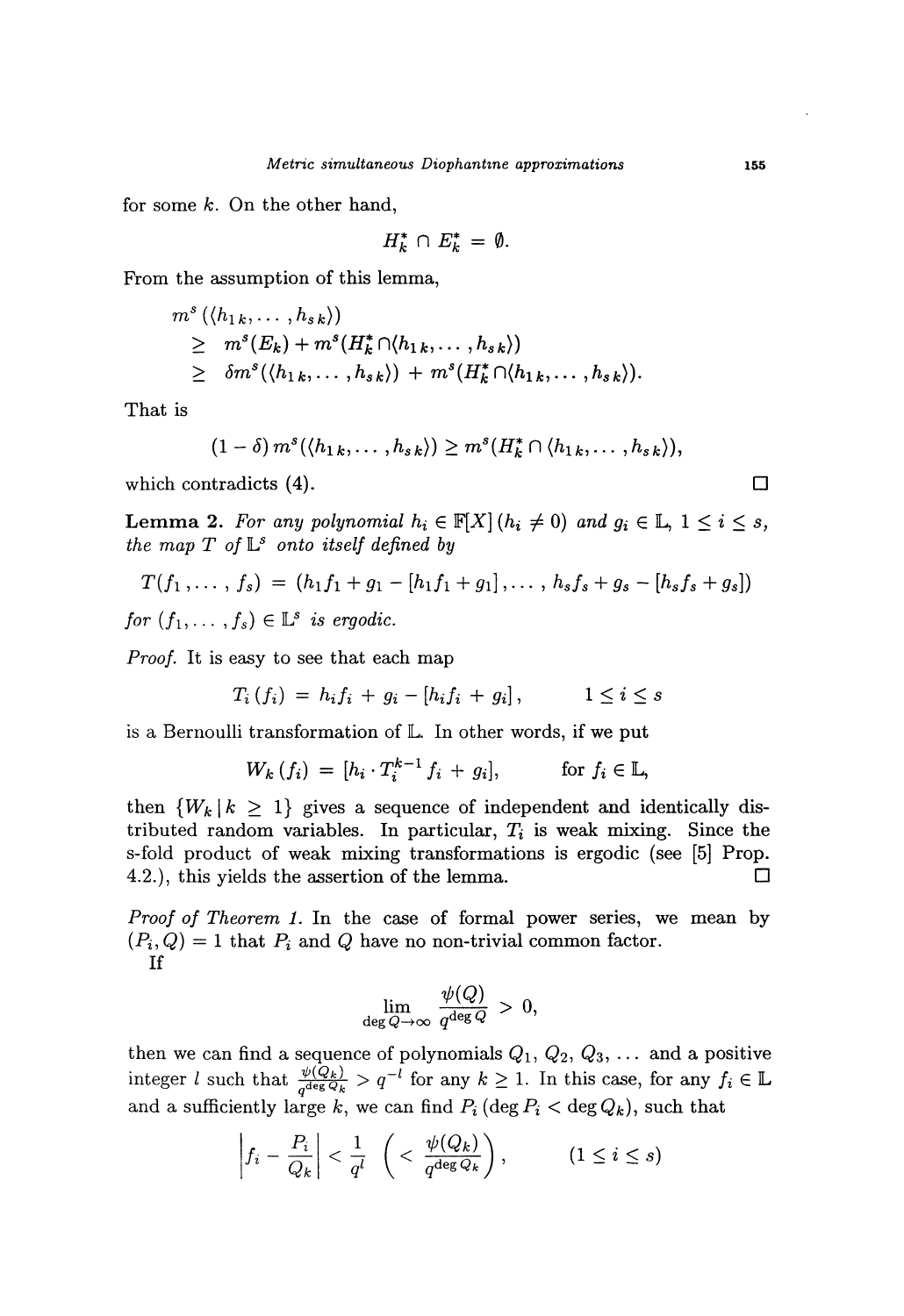and  $P_i$  and  $Q_k$  have no non-trivial common factor. Indeed, the number of polynomials  $\hat{P}$  such that

$$
\left|f_i - \frac{\hat{P}}{Q_k}\right| < \frac{1}{q^l}
$$

is  $q^{\deg Q_k-l}$ . If all such polynomials  $\hat{P}$  are not relatively prime to  $Q_k$ . then  $Q_k$  has more than  $q^{\deg Q_k - l}$  factors, which is impossible if  $\deg Q_k$  is sufficiently large. This implies  $\begin{aligned} &\text{mials} \enspace P \ &\text{factors} \ &E = \mathbb{L}^s. \end{aligned}$ 

$$
E=\mathbb{L}^s.
$$

Now we show the assertion of the theorem when

(6) 
$$
\lim_{\deg Q \to \infty} \frac{\psi(Q)}{q^{\deg Q}} = 0.
$$

For fixed  $Q, P_1, \ldots, P_{s-1}$  and  $P_s$ , there exist polynomials  $h_1, \ldots, h_s$  such that  $\{(f_1,\ldots,f_s) | |f_i-\frac{P_i}{Q}| < \frac{\psi(Q)}{|Q|}\}\ =\ \langle h_1,\ldots,h_s\rangle.$  Then (6) implies  $\deg h_i \to \infty$ ,  $1 \leq i \leq s$  as  $\deg Q$  tends to  $\infty$ . Thus we can apply Lemma 1 when (6) holds. Then we evaluate the measure of  $\bigcap_{n=1}^{\infty} \bigcup_{\deg Q>n} E_Q$ . Let R be an irreducible polynomial and consider

(7) 
$$
\left|f_i - \frac{P_i}{Q}\right| < \frac{\psi(Q)|R|^{n-1}}{|Q|}, \qquad (P_i, Q) = 1
$$

for  $n \geq 1$  and  $1 \leq i \leq s$ . We put

$$
E_0(n:R) = \left\{ (f_1, \ldots, f_s) \in \mathbb{L}^s \middle| \begin{array}{c} (7) \text{ has infinitely many solutions} \\ P_i, Q \text{ with } R \nmid Q \text{ for } 1 \leq i \leq s \end{array} \right\}
$$

and

$$
E_1(n:R) = \left\{ (f_1, \ldots, f_s) \in \mathbb{L}^s \middle| \begin{array}{c} (7) \text{ has infinitely many solutions} \\ P_i, Q \text{ with } R \parallel Q \text{ for } 1 \leq i \leq s \end{array} \right\}
$$

Then we see

$$
E_j(1:R)\subset E_j(2:R)\subset E_j(3:R)\subset\cdots
$$

and

$$
E_j(1:R)\subset E
$$

for  $j = 0, 1$ . From Lemma 1, we find that

$$
m^{s}(E_{j}(n:R)) = m^{s}(E_{j}(1:R)) = m^{s}(\bigcup_{n \geq 1} E_{j}(n:R)).
$$

Let

$$
T_j(f_1,\ldots,f_s) = \begin{cases} (R \cdot f_1 - [R \cdot f_1], \ldots, R \cdot f_s - [R \cdot f_s]) & j = 0 \\ (R \cdot f_1 + \frac{1}{R} - [R \cdot f_1 + \frac{1}{R}], \ldots, \\ & R \cdot f_s + \frac{1}{R} - [R \cdot f_s + \frac{1}{R}]) & j = 1, \end{cases}
$$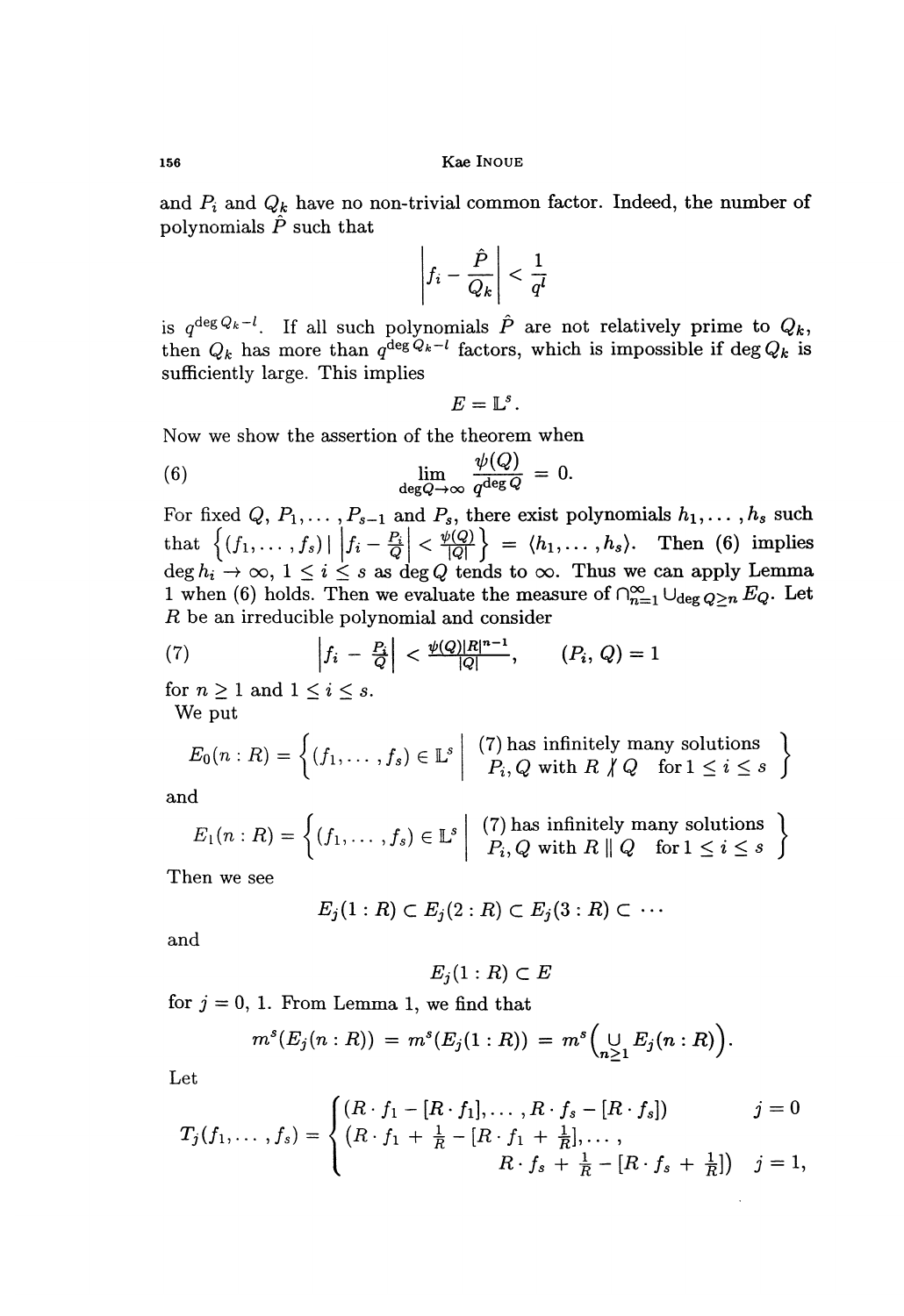for  $(f_1, \ldots, f_s) \in \mathbb{L}^s$ . Suppose (7), we have

$$
\left| R \cdot f_i - \frac{R \cdot P_i}{Q} \right| < \frac{\psi(Q)|R|^n}{|Q|}
$$

and see

$$
(R\cdot P_i,\,Q\big)\,=\,1.
$$

Also, we have

$$
\left|\left(R\cdot f_i+\frac{1}{R}\right)-\frac{R\cdot P_i+\frac{Q}{R}}{Q}\right|<\frac{\psi(Q)|R|^n}{|Q|}.
$$

Here,

$$
\left(R \cdot P_i + \frac{Q}{R}, Q\right) = 1.
$$

These imply

$$
T_j\left(\bigcup_{n\geq 1}E_j(n:R)\right) = \bigcup_{n\geq 2}E_j(n:R)\right)
$$

for  $j = 0, 1$ . Hence from Lemma 2, we have

$$
m^s\left(\bigcup_{n\geq 1}E_j(n:R)\right) = 0 \text{ or } 1.
$$

for  $j = 0, 1$ . Thus, if either  $m^s(E_0(1 : R))$  or  $m^s(E_1(1 : R)) > 0$  for some irreducible polynomial R, then we have  $m^{s}(E) = 1$ .

Now we assume that  $m^s(E_0(1:R)) = m^s(E_1(1:R)) = 0$  for any irreducible polynomial R. We put

$$
F(R) = \left\{ (f_1, \ldots, f_s) \in \mathbb{L}^s \middle| \begin{array}{c} (8) \text{ has infinitely many solutions} \\ P_i, Q \text{ such that } R^2 \mid Q \end{array} \right\},\
$$

where (8) refers to:

(8) 
$$
\left|f_i - \frac{P_i}{Q}\right| < \frac{\psi(Q)}{|Q|}, \qquad (P_i, Q) = 1, \qquad 1 \le i \le s.
$$

Suppose (8), we have

$$
\left|\left(f_i+\frac{U}{R}\right)-\frac{P_i+\frac{QU}{R}}{Q}\right|<\frac{\psi(Q)}{|Q|},
$$

for any polynomial U with  $0 \leq$  deg  $U <$  deg R. Here, we see

$$
\left(P_i+\frac{QU}{R},Q\right)=1,
$$

which implies that if  $(f_1, \ldots, f_s) \in F(R)$ , then  $(f_1 + \frac{U}{R}, \ldots, f_s + \frac{U}{R}) \in$  $F(R)$ . Also we put

$$
S(U;R) = \{ (f_1, \ldots, f_s) \in \mathbb{L}^s \, | \, [Rf_1] = U, \ldots, [Rf_s] = U \},
$$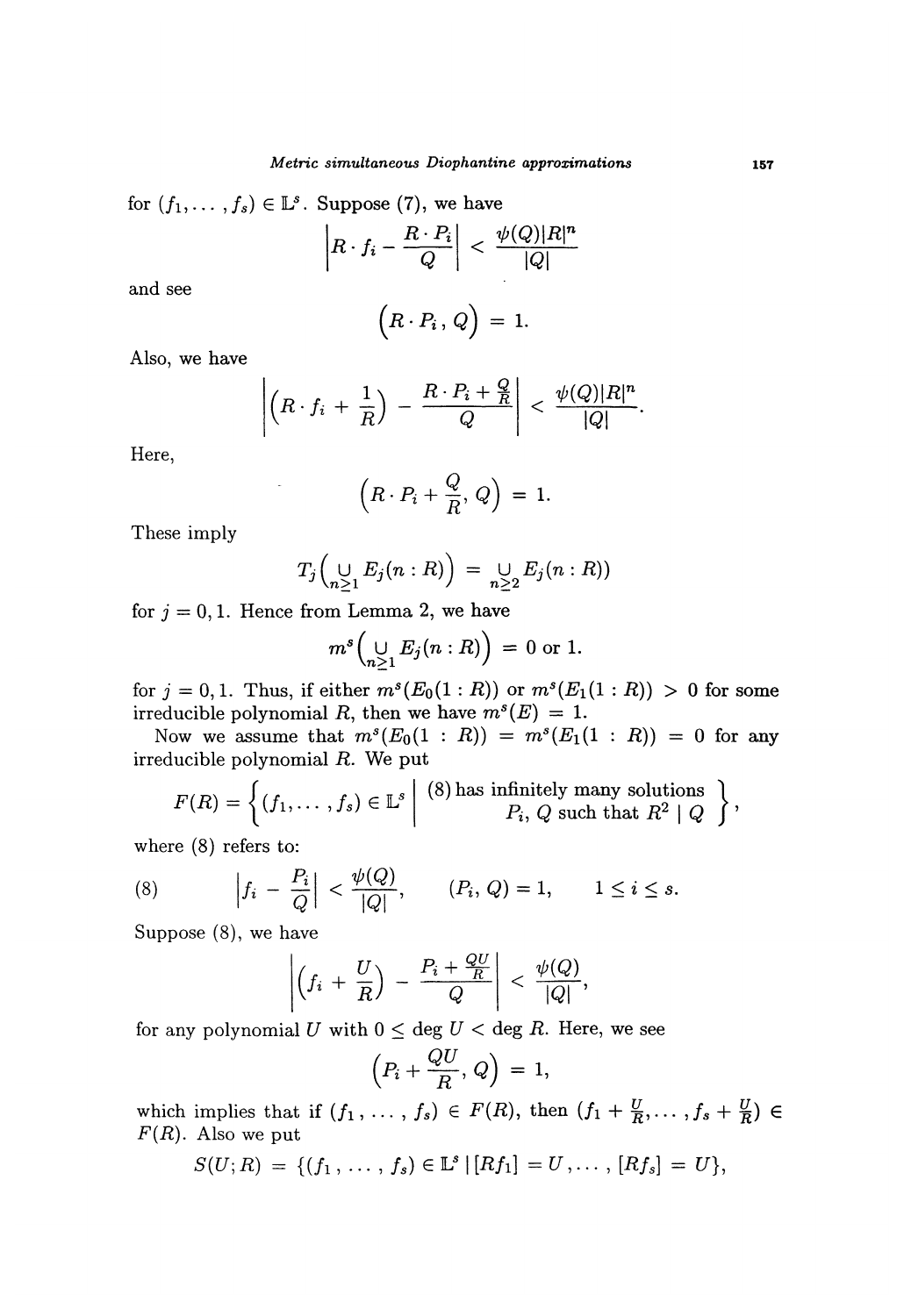Kae INOUE

then its measure is  $\frac{1}{q^s \deg R}$ 

$$
\bigcup_{U: 0 \leq \deg U < \deg R} S(U;R) \bigcup \{(f_1,\ldots,f_s) \in \mathbb{L}^s \mid \deg f_i < -\deg R\} = \mathbb{L}^s.
$$

Since  $F(R)$  is  $\left( \cdot + \frac{U}{R} \right)$ -invariant,  $S(U;R)$   $(0 \leq \deg U < \deg R)$  and  $\{(f_1,\ldots,f_s)\in \mathbb{L}^s\,|\,\deg f_i\ <\ -\deg R\}$  have the same measure. Hence we have

$$
m^s(F(R) \cap S(U;R)) = \frac{m^s(F(R))}{q^{s \deg R}},
$$

which implies

$$
\frac{m^s(F(R)\cap S(U;R))}{m^s(S(U;R))}\,=\,m^s(F(R)).
$$

Suppose  $m^s(E) > 0$ , since  $E = F(R) \cup E_0(1,R) \cup E_1(1,R)$ , we see that  $m^{s}(F(R)) > 0$  for any irreducible R. By the density theorem, we have  $m^{s}(E) = m^{s}(F(R)) = 1$  where R is so chosen that deg R is sufficiently large. Otherwise,  $m^{s}(E) = 0$ . large. Otherwise,  $m^{s}(E) = 0$ .

### 2. Proof of Theorem 2

In the sequel, we always assume that  $Q$ ,  $Q_1$ ,  $Q'$  and  $Q'_1$  are monic. Recall

$$
E_Q = \left\{ (f_1, \ldots, f_s) \in \mathbb{L}^s \middle| \left| \frac{f_i - \frac{P_i}{Q}}{\deg P_i} \right| < \frac{\psi(Q)}{|Q|}, \text{ for some } P_i \text{ s.t. } \deg P_i < \deg Q, (P_i, Q) = 1, 1 \leq i \leq s \right. \right\}.
$$

From (6), if  $\frac{\psi(Q)}{|Q|}$  is sufficiently small, then we have

(9) 
$$
m^s(E_Q) = \psi^s(Q) \frac{\Phi^s(Q)}{|Q|^s}
$$

Now consider the measure of  $E_Q \cap E_{Q'}$  (deg  $Q' \le$  deg Q). We let  $N(Q, Q')$ be the number of pairs of polynomials  $P$  and  $P'$  which satisfies

(10) 
$$
\left| \frac{P}{Q} - \frac{P'}{Q'} \right| < \frac{\psi(Q)}{|Q|} + \frac{\psi(Q')}{|Q'|},
$$

$$
(P,Q) = (P', Q') = 1, \deg P < \deg Q, \deg P' < \deg Q'
$$

for given  $Q$  and  $Q'$ . Then we show that the measure is bounded as follows,

$$
m^{s}(E_Q \cap E_{Q'}) \leq \left\{ \min\left(\frac{\psi(Q)}{|Q|}, \frac{\psi(Q')}{|Q'|}\right) \cdot N(Q, Q') \right\}^{s}.
$$

Suppose

$$
(11)\qquad \qquad PQ'-P'Q=R
$$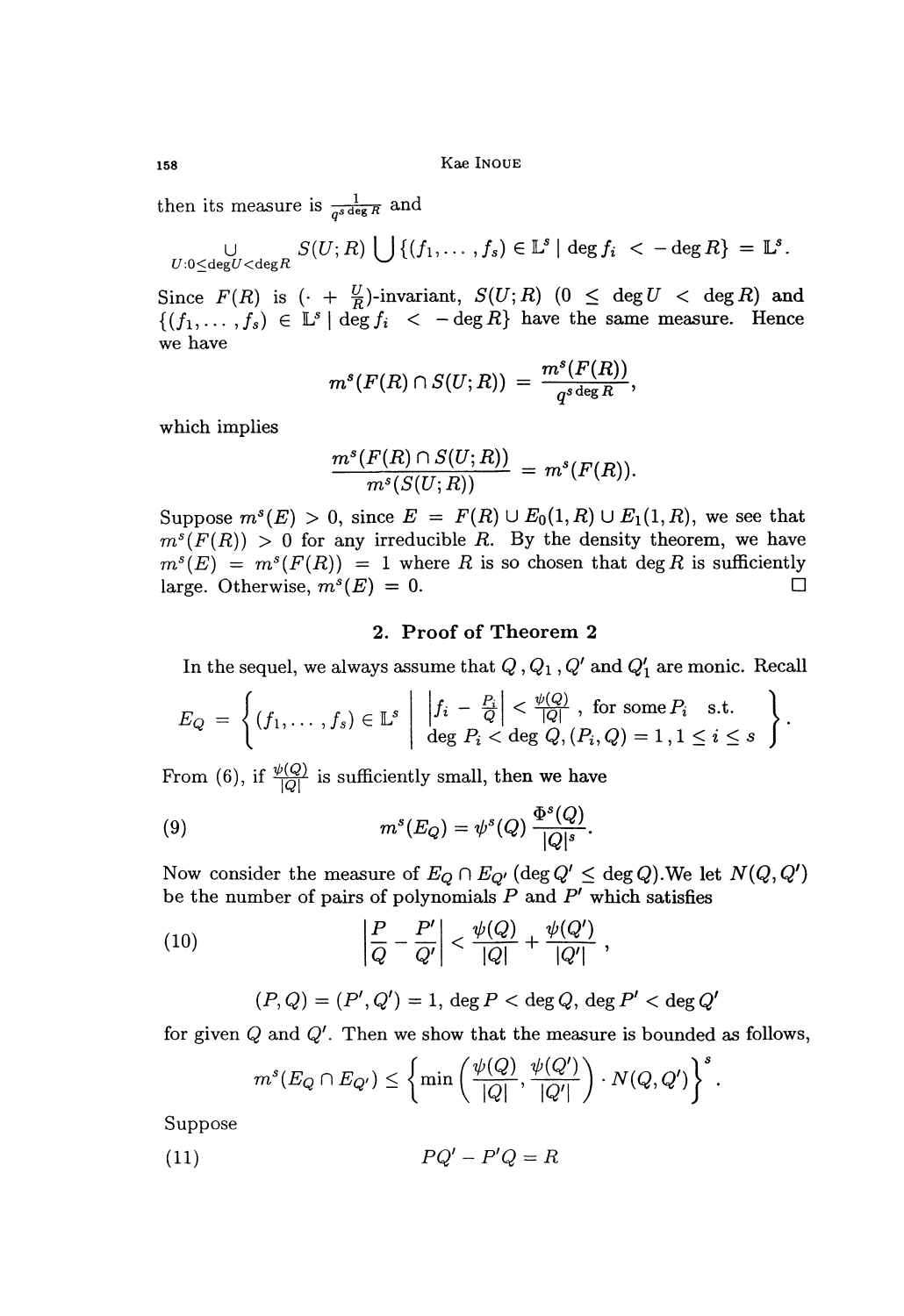holds for some polynomial R and  $D = (Q, Q')$ . If D divides R, we may write

$$
Q = DQ^*, \, Q' = DQ'^*, \, R = DR^*,
$$

and have

(12) 
$$
PQ'^* - P'Q^* = R^* \qquad (Q^*, Q'^*) = 1.
$$

If  $P^*$  and  $P'^*$  also satisfy (12), then

 $P^*Q'^* - P'^*Q^* = R^*$ .  $(13)$ 

From  $(12),(13)$ , we get

(14) 
$$
P = P^* + KQ^*, \qquad K : a polynomial.
$$

From (14), we see

$$
|P - P^*| = |K||Q^*| < |Q| = |D||Q^*|,
$$

which implies that

 $|K| < |D|$ 

must hold. Thus the possible number of polynomials  $P$  satisfying (11) for a given  $R$  is no more than  $q^{\deg D}$ . Since (10) implies

 $0 \neq |R| < |Q'|\psi(Q) + |Q|\psi(Q')$ 

and  $R$  is divisible by  $D$ , we find that

$$
N(Q, Q') \le \frac{|Q'|\psi(Q) + |Q|\psi(Q')|}{|D|} \cdot |D| = |Q'|\psi(Q) + |Q|\psi(Q').
$$

Then

$$
m^{s}(E_{Q} \cap E_{Q'}) \leq \left[ \min \left( \frac{\psi(Q)}{|Q|}, \frac{\psi(Q')}{|Q'|} \right) \cdot \{ |Q'| \psi(Q) + |Q| \psi(Q') \} \right]^{s}
$$
  
=  $2^{s} \psi^{s}(Q) \psi^{s}(Q').$ 

Because we assume  $\sum_{\text{deg }Q\leq n}\psi^s(Q)=\infty$ ,

$$
\sum_{\deg Q \leq n} \psi^s(Q) \leq \left(\sum_{\deg Q \leq n} \psi^s(Q)\right)^2
$$

holds for sufficiently large  $n$ . Therefore we have

$$
\sum_{\deg Q, \deg Q' \le n} m^s(E_Q \cap E_{Q'}) \le 2^s \sum_{\deg Q' \le \deg Q \le n} \psi^s(Q) \psi^s(Q') + \sum_{\deg Q \le n} \psi^s(Q)
$$
  

$$
< 2^s \Big( \sum_{\deg Q \le n} \psi^s(Q) \Big)^2
$$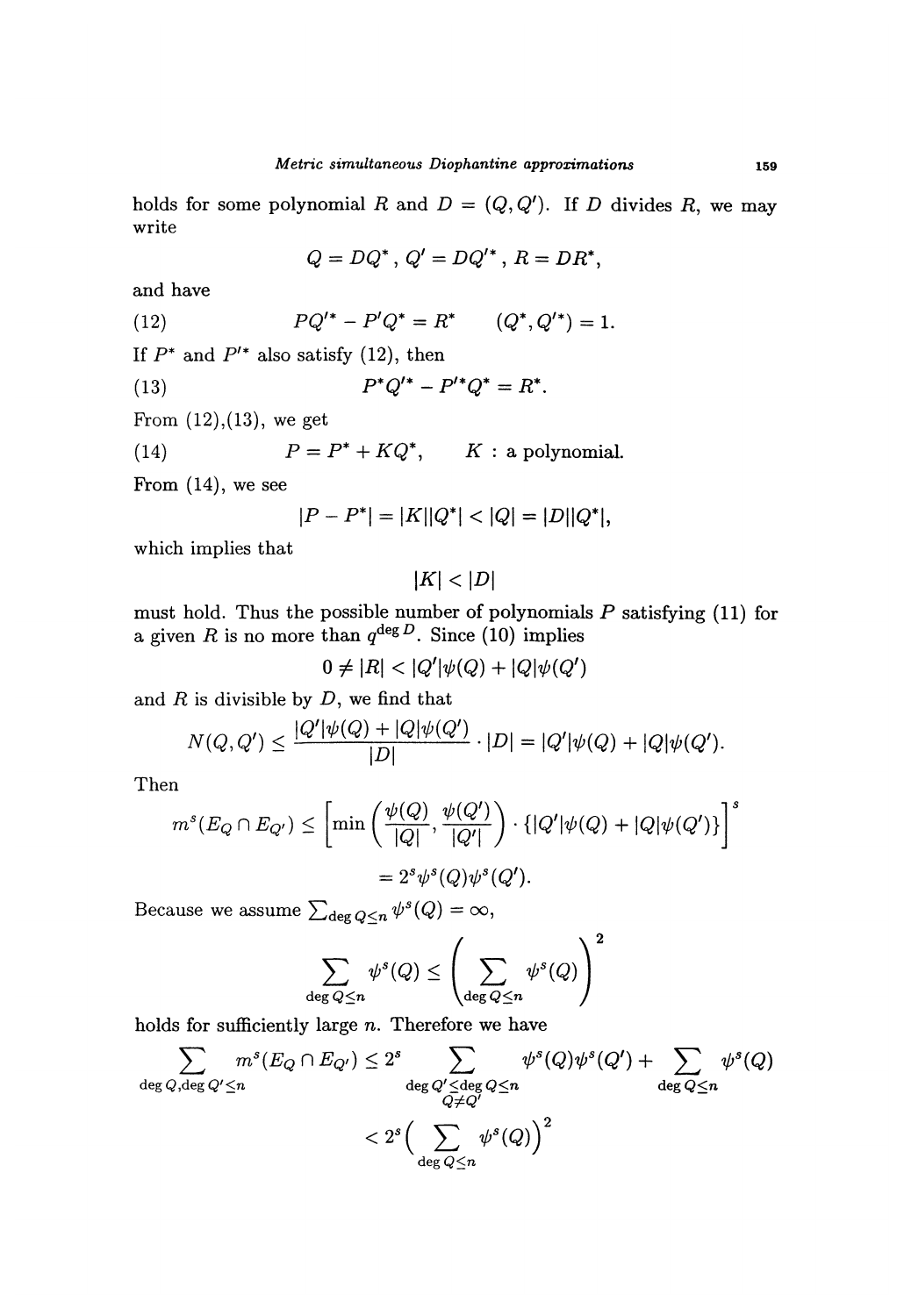Kae Inoue

for sufficiently large deg  $Q$ . From  $(4)$  and  $(9)$ , we have

(15) 
$$
\sum_{\deg Q, \deg Q' \leq n} m^s (E_Q \cap E_{Q'}) < 2^s C^2 \left( \sum_{\deg Q \leq n} m^s (E_Q) \right)^2
$$

for infinitely many n. Then  $m^s(E) > (2^sC^2)^{-1}$ , by (15) and Lemma 5 of [8] (pp. 17-18). Finally using to Theorem 1, we complete the proof of this theorem. theorem.

Example. Put

$$
\psi(Q) = \begin{cases} \frac{1}{|Q|^{\frac{1}{s}}} & \text{if Q is irreducible,} \\ 0 & \text{otherwise.} \end{cases}
$$

Then, from Theorem 2.2 of [7], we have

$$
\sum_{\deg Q \le n}^{\infty} \psi^s(Q) \gg \sum_{k=1}^{\infty} \left(\frac{1}{q^{\frac{k}{s}}}\right)^s \cdot \frac{1}{k} \cdot q^k = \infty
$$

and it is easy to see that

$$
\sum_{\deg Q \leq n} \psi^s(Q) \leq C \sum_{\deg Q \leq n} \psi^s(Q) \frac{\Phi^s(Q)}{|Q|^s}
$$

holds. Thus we see that there are infinitely many solutions  $\left(\frac{P_1}{Q},\ldots,\frac{P_s}{Q}\right)$ with irreducible  $Q$ 's of

$$
\left|f_i - \frac{P_i}{Q}\right| < \frac{1}{|Q|^{\frac{s+1}{s}}}, \quad \text{for } 1 \le i \le s
$$

for a.e.  $(f_1, \ldots, f_s) \in \mathbb{L}^s$ .

Remark. It is natural to ask whether we can get a necessary and sufficient condition instead of (4) in Theorem 2. In this sense, we give the s-dimensional Duffin-Schaeffer type conjecture in the following.

Conjecture. (3) has infinitely many solutions  $(\frac{P_1}{Q}, \ldots \frac{P_s}{Q})$  for  $m^s$ -a.e.  $(f_1,\ldots,f_s) \in \mathbb{L}^s$  if and only if



diverges.

In the classical case, the s-dimensional Duffin-Schaeffer conjecture was proved Pollington and Vaughan [6] for  $s \geq 2$ . We may also prove this conjecture for the s-dimensional formal power series,  $s \geq 2$ , if we estimate the lower bound of  $\Phi(Q)$ . We will discuss it in another occasion.